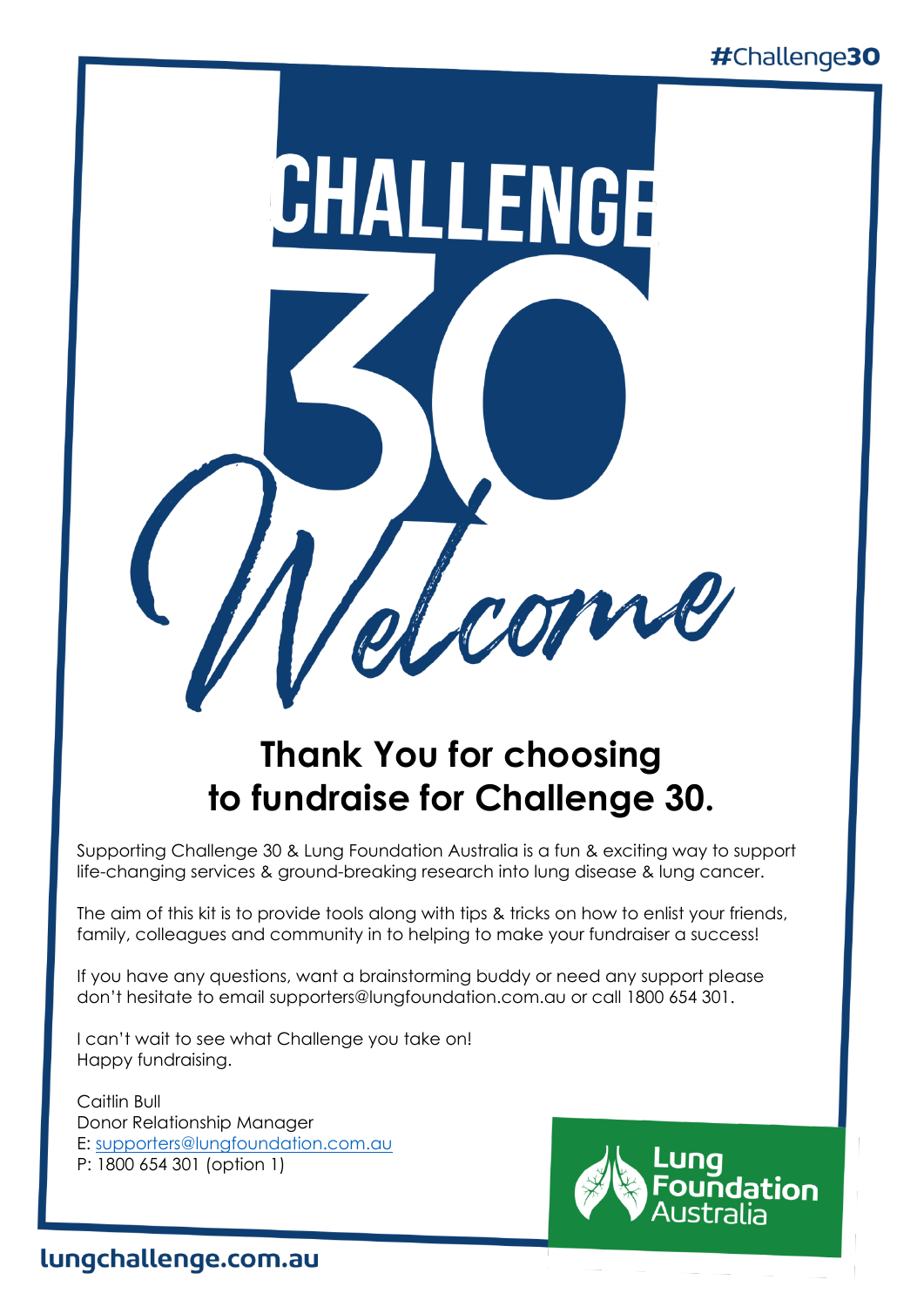# **GETTING STARTED**



#### **1 Set up your fundraising page**

The best way to fundraise is by creating a personal online fundraising team or page here: **lungchallenge.com.au** 

#### **2 Choose your Challenge**

Join us in celebrating over 30 years of supporting Australians affected by lung disease and pick a challenge themed with the number 3, 30, 300 or even 3000! Whatever challenge you choose you will have 300hrs (12.5 days) complete it. Can't decide? See some more ideas below.

#### **3 Set a Goal**

How much do you want to raise? Set a goal and you may be surprised at how your community gets behind you! Remember you can always update your goal later on. Shoot for the stars!

#### **4 Teamwork makes the Dreamwork**

Fundraising with others is a lot of fun and can make your target more achievable, recruit your family, friends or work mates to join you in your challenge, or maybe they will take on their own?

#### **5 Spread the Word**

Share your fundraising page on social media or email with a personalised request letting people know why Challenge 30 is important to you! There are even frames for your profile photo on Facebook.

#### **6 Enjoy Yourself**

Now you're all set up enjoy your challenge & the rewarding sense of making a difference. Give yourself a pat on the back!

#### **7 Don't forget to say Thanks!**

Reach out to your supporters or give them a shout out on social media! No matter how big or small every dollar makes a difference.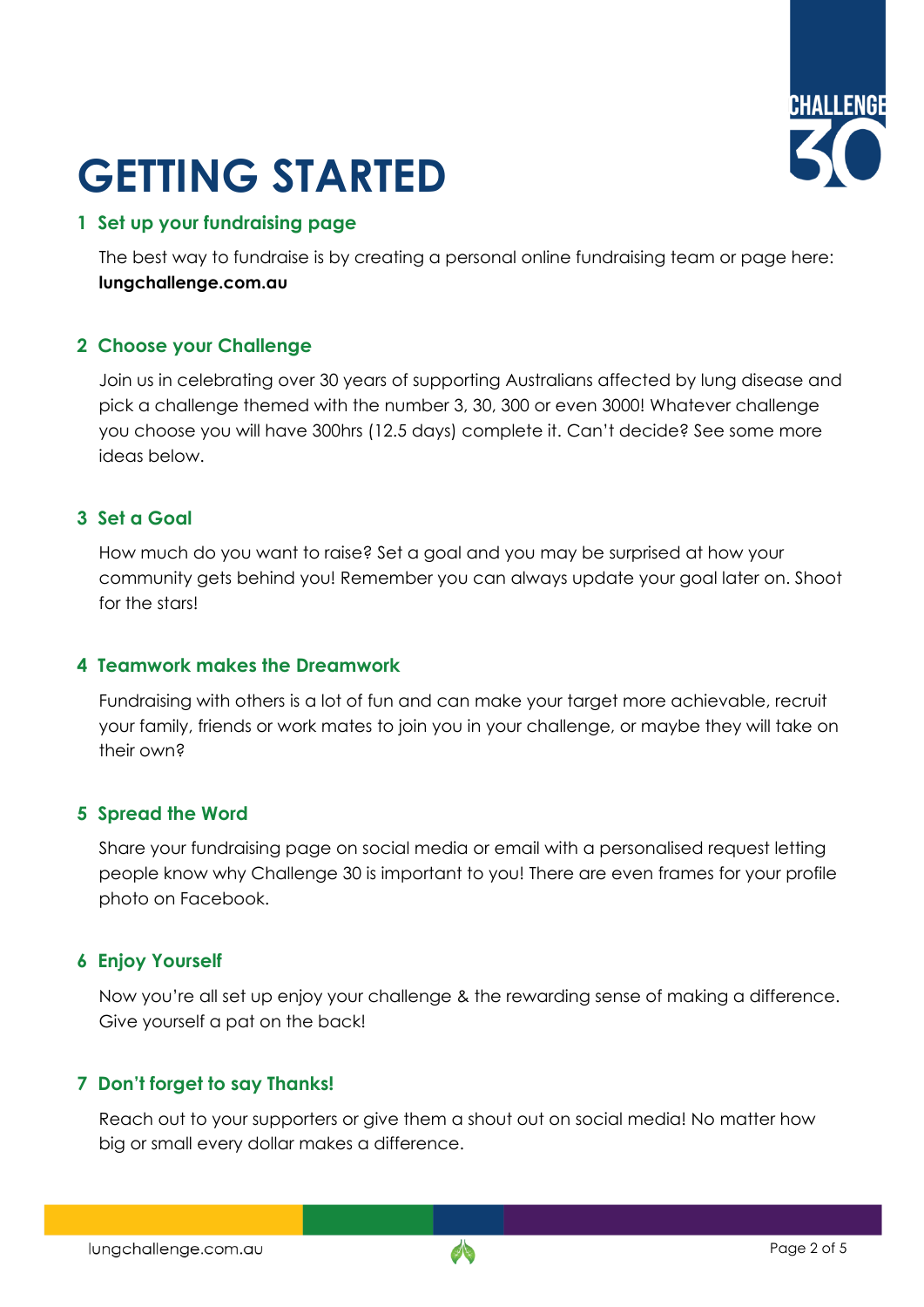### **Fundraising Inspiration**



There are so many ways you can fundraise for Challenge 30! The number 1 rule? Keep safe. Engage your workmates, school, friends, family or fly solo.

#### **Let's get Physical**

- 30 sit ups every day.
- Run 30km.
- Throw a ball for your dog 30 times who will tire out first, you or them?

#### **Teamwork Makes the Dream Work**

- Hold a quiz night.
- Take on the challenge of serving 3 new recipes at a dinner party.
- Step-a-thon break out your competitive side who can get the most steps in 300 hrs?

#### **Get Creative**

- Build a tower of blocks 3 meters high.
- Hold a 3-legged race.
- Bake 30 cupcakes maybe you could give them out to your supporters?

#### **Hot Tip**

Remember to ask your workplace if they offer matched giving program, it could double your fundraising dollars!

#### **Hot Tip**

Share your posts on social media with the hashtag **#Challenge30** or tag **@lungfoundationaustralia** so we can show off all the amazing work you're doing!

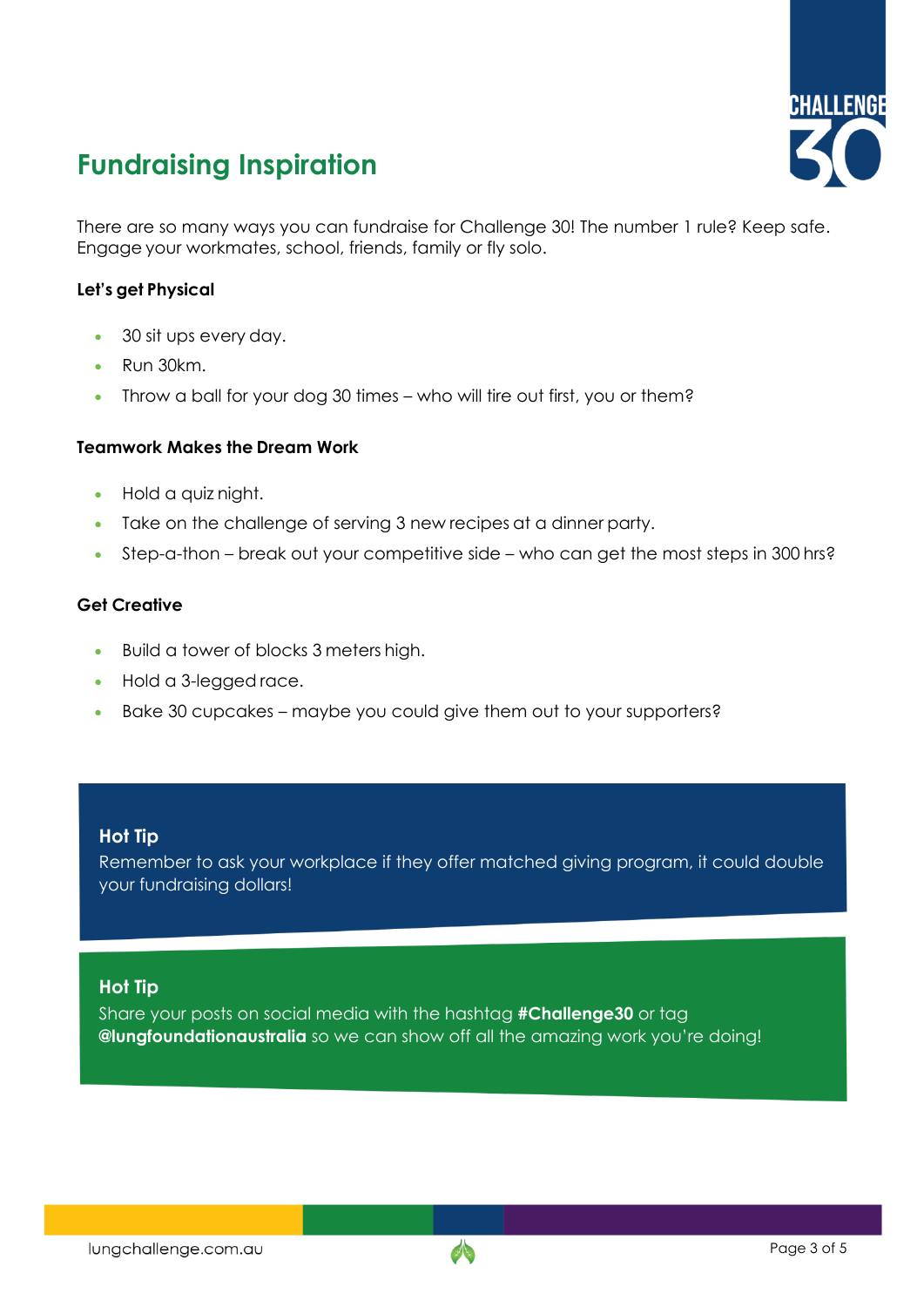### **Your Fundraising Impact**



*1 in 3 Australians will experience a lung disease or lung cancer in their lifetime.*

Challenge 30 was created in 2020 in the face of the COVID-19 pandemic, to offer a safe, fun & inclusive way for our community to stay active and involved with Lung Foundation Australia.

Whole-heartedly embraced by our community & partners it has become an annual event raising vital funds to support Australians living with lung disease & lung cancer.

Get a team together to take on a challenge that comes with a rewarding sense of making a difference for some of the most vulnerable people in the community.

Every dollar raised will make a real difference in the lives of patients and their families. The impact can be seen across the range of our projects and services:

- Our Peer Support Program brings people living with lung disease and lung cancer together online or in person to ensure every person can have a sense of belonging no matter their circumstances.
- The 1800 support line helps people living with lung conditions, their families or carers to access free, vital support as well as to book appointments with our experienced telephone nurses.
- Our research program offers grants to early career researchers to invest in the future of lung disease research and one day finding a cure.

Include your team in the fundraising fun by downloading the fund-tracking poster. You set your own goal & colour the thermometer as you go. Seeing goals surpassed will encourage your team to keep up their momentum!

#### **Maximise your fundraising.**

- Email your friends & colleagues to raise event awareness.
- Recruit others to join your team.
- Ask for sponsorship not matter how big or small it makes a difference!
- Share your page on social media encourage your friends, family & workmates to support you in your challenge!

Remember to tag us so we can support you!

**@lungfoundationaustralia #lungfoundationaustralia #challenge30**